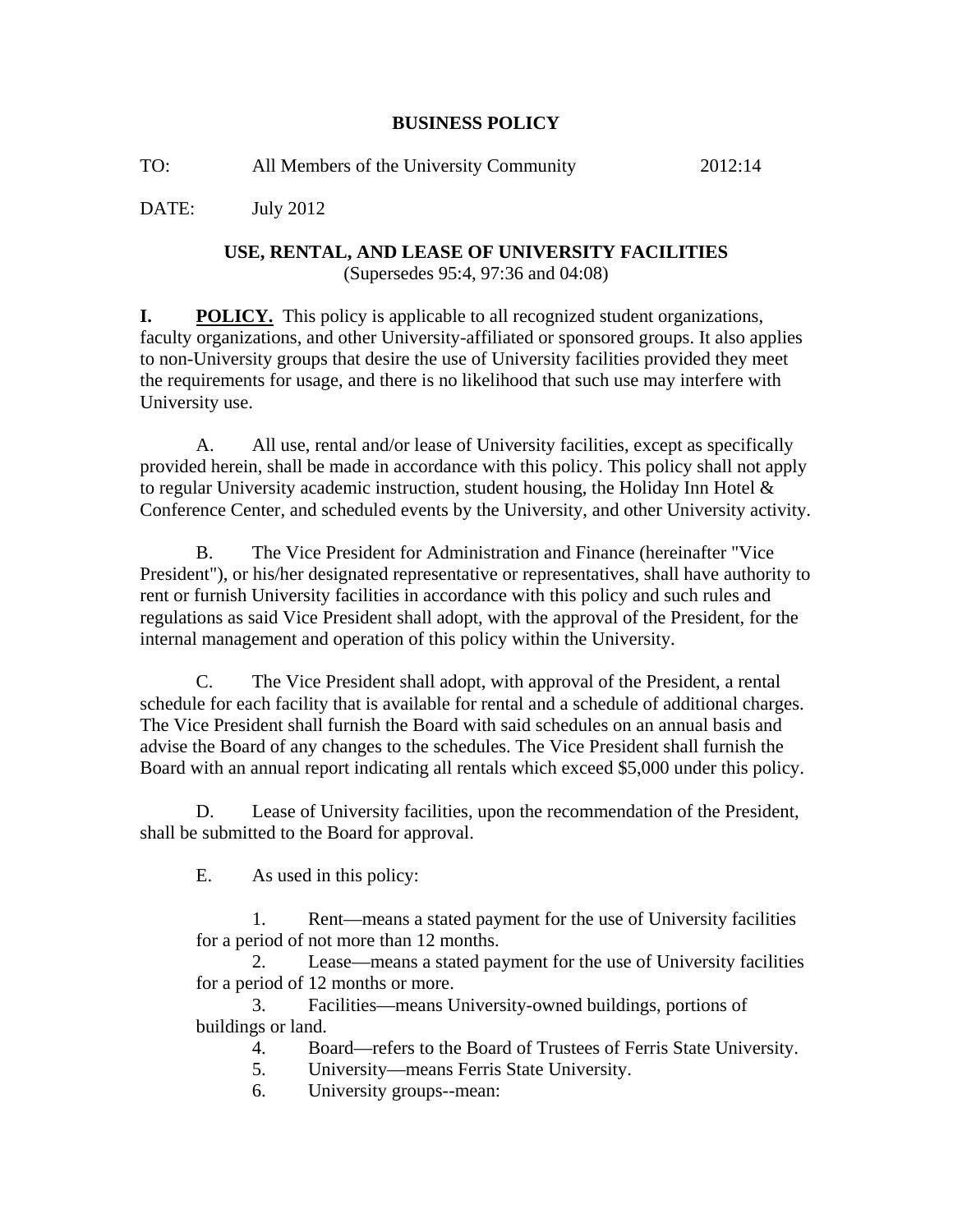a) Ferris State University Recognized Student Organizations (RSOs) that satisfy the requirements of recognition as delineated in the **"Student Organization Handbook."**

b) An organization whose membership is limited to University faculty or staff.

c) Instruction-oriented groups whose program has an educational objective and is under control of a department or unit for curriculum, staffing, and financing.

d) Board of Trustees and/or University administration sponsored groups.

7. Non-University Groups--means a group, individual or other entity not falling within the definition of a University group.

F. The programs and activities of University groups shall take precedence, in all instances, in the use of University facilities over non-University groups.

G. Facilities may be made available by the Vice President of Administration & Finance to University groups and non-University groups for functions after adequate review by the Vice President or his/her designee and prior approval within a sufficient time interval; scheduled use commitments will not be made in advance if there is a likelihood that such use may interfere with University use.

H. The request for the approval of lease or rental and/or use of University facilities shall, in all instances, be initially directed, in written application, to the Office of the Vice President for Administration and Finance or his/her designated representative.

I. Facilities may be made available to non-University groups who are nonprofit such as civic, charitable, governmental, public service, and professional organizations within the community, including churches, for programs of a nonprofit nature where no admission is charged or fundraising is involved for the benefit of such organization or agency. No rental fee will be charged for said use except that a fee will be charged, as determined by the Vice President, to defray any expense or cost incident to such usage. The use of University facilities by such non-University groups for nonprofit purposes wherein there is an admission charge, or wherein there is any form of fundraising associated with the programmed use of the facilities for the benefit of the non-University group, shall be on the basis of a flat rental fee and the payment of all costs incident to such usage.

J. Facilities may be made available on a rental basis to non-University groups for personal or commercial purposes on the following basis:

1. The activity will not interfere with any scheduled University activity;

2. The conduct of the activity will not have an adverse effect upon the mission of the University and shall be in the best interests of the University as determined by the Vice President for Administration & Finance;